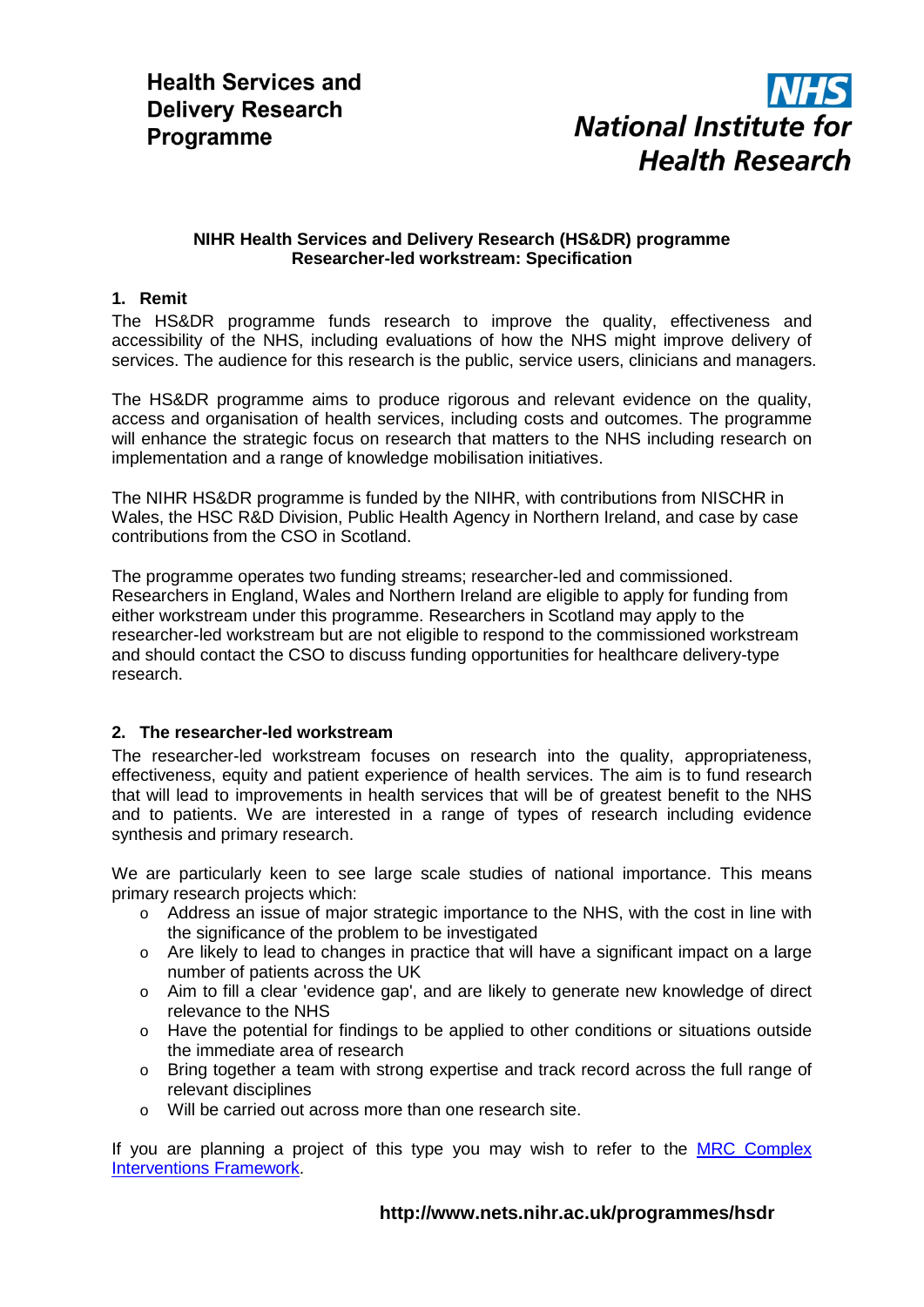The HS&DR programme will fund both primary research and evidence syntheses, depending on the existing research and the most appropriate way of responding to important knowledge gaps. NHS organisations, universities, and other organisations are eligible to apply, though applicants must demonstrate that the research team includes the range of expertise necessary for the work proposed.

# **3. Assessment criteria and process**

The HS&DR programme is Needs-led, Science-added and Value for Money.

- We are **Needs-led** because we assess what questions are important to the NHS, and in what priority they should be answered.
- We are **Science-added** because we ask whether the proposal meets the scientific quality we insist on, and we support the delivery of quality research through our monitoring process.
- We provide **Value for money** because assessment of need and scientific support maximises the relevance and benefits achievable within the funds available.

Applicants must submit an outline proposal which will be subject to a remit and competitiveness check. Proposals will then be considered by the HS&DR Health Services Research (HSR) Board. Those shortlisted will then be required to submit a full proposal which will be subject to external review prior to consideration by the HSR Board. The HSR Board is made up of a range of individuals including NHS managers, academics and public representatives.

# Selection Criteria

In assessing proposals, the HSR Board will use the following criteria:

- Importance of the suggested research to the needs of the NHS and delivery of health services;
- Scientific quality of the proposal including the likelihood of the study:
	- o making a substantial advance in scientific understanding and knowledge;
	- o leading to a substantial improvement in health or health services;<br>o increasing understanding of the broader topic area:
	- increasing understanding of the broader topic area;
- Feasibility of the study;
- Demonstration of the team's skill mix, experience, project management and infrastructure for success;
- Whether costs of the proposed research are realistic and value for money.

# **4. General guidance for applicants**

The programme aims to commission high quality, well designed research which will be carried out by effective and efficient research teams, providing findings which meet the needs of NHS managers and leaders. NIHR experience suggests the importance of the following:

# Theoretical framing and empirical methods

Issues should be addressed in a way likely to lead to the wide applicability of findings. Applicants should clearly demonstrate links between theoretical and empirical work. Large projects will need various methods, including both qualitative and quantitative approaches matched to study questions and with clear understanding as to how findings from different approaches will be integrated.

#### Research team makeup and expertise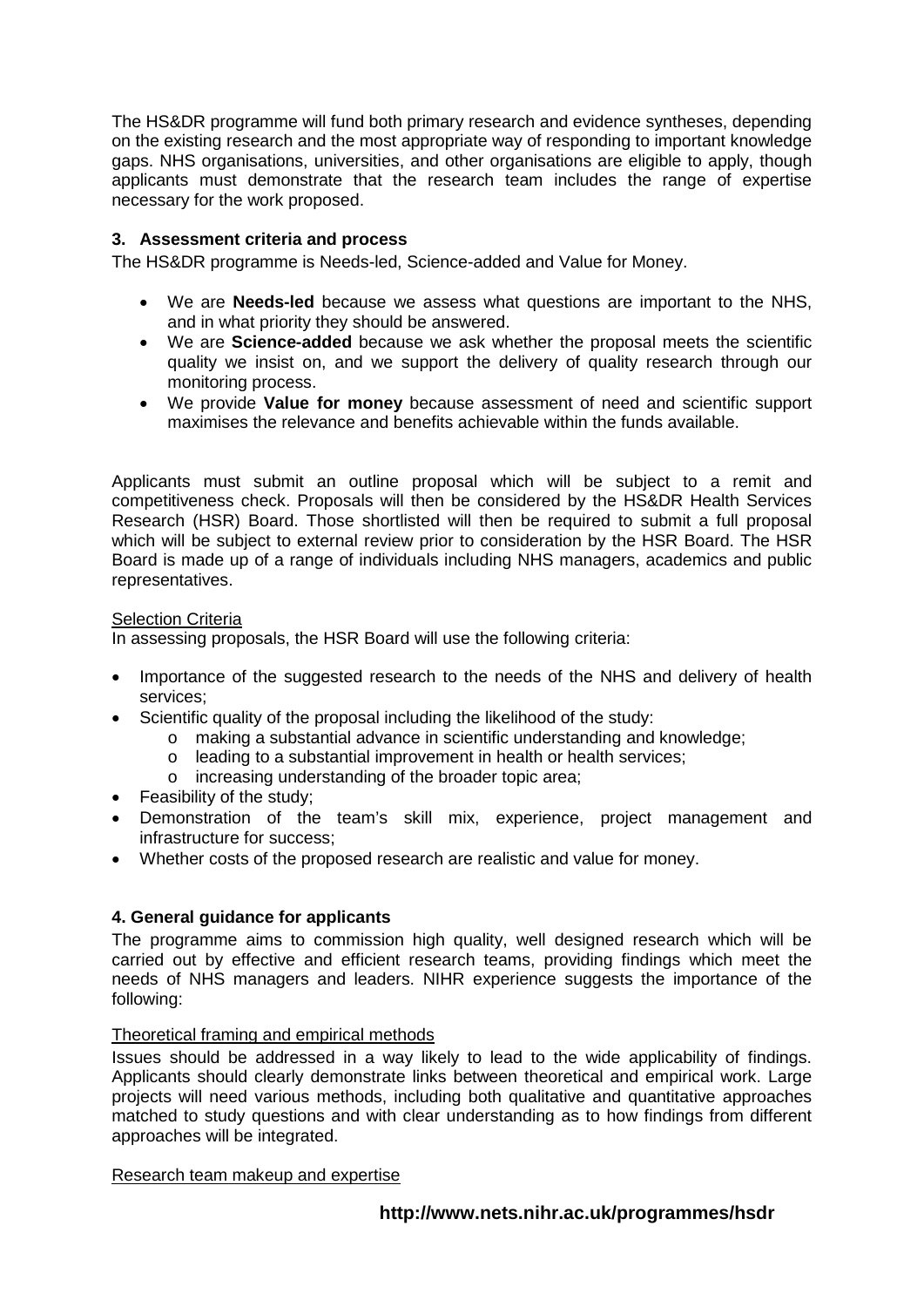Large projects are likely to need teams with significant input from a number of disciplines. All project proposals should include details of how the project will be managed including who will be the project manager, a role which should be appropriately costed where necessary. This role may be played by the Chief Investigator or another designated team member. A Project Manager role description is included in the full proposal guidance notes. For projects involving a number of institutions or component parts, effective project management is essential to ensure the work is completed within the planned timeframe.

### Stakeholder and public involvement

Applicants should demonstrate involvement of all relevant stakeholders (including, where appropriate, local communities, ethnic groups, patients and the public, carers as well as health care practitioners and managers) during the design, execution and communication of the research. Projects should explicitly outline how the proposed work could lead to enhanced public and community engagement.

### **Partners**

Given the aim of the HS&DR programme, successful projects are likely to involve partnership working between experienced academic teams and those involved in the delivery of services.

### Research governance

Applicants should ensure their proposal complies with the Department of Health's [Research](http://www.dh.gov.uk/en/publicationsandstatistics/publications/publicationspolicyandguidance/dh_4108962)  [Governance Framework for Health and Social Care.](http://www.dh.gov.uk/en/publicationsandstatistics/publications/publicationspolicyandguidance/dh_4108962) Successful applicants will be required to provide proof of research ethics committee approval for their project, if required.

### Costs and value for money

We will fund a range of projects in both size and duration. Value for money will be an important consideration and project costs will be carefully scrutinised and must be well justified. NIHR programmes fund Higher Education Institutions (HEIs) at a maximum of 80% of Full Economic Cost (except for equipment over £50,000). For non-HE Institutions, NHS R&D may fund 100% of costs. The HS&DR programme reserves the right to award a grant for less than the amount sought by applicants where appropriate.

# **5. Dissemination and knowledge mobilisation**

Applicants should make clear how findings will be communicated effectively to a wide variety of academic, policy and public audiences. Researchers should recognise that the HS&DR programme funds projects which show a creative and proactive approach to engaging with the NHS management and leadership community. Researchers of successful projects will be expected to deliver the following written outputs: an executive summary with clearly identified policy, managerial and practice implications; a full report detailing all the work undertaken; and supporting technical appendices.

Applicants should outline plans for conference, seminar and other forms of dissemination to go alongside written communications. Where appropriate, the proposed work should lead to peer-reviewed publications.

#### **6. Further information**

Any questions in relation to this call for proposals should be sent by email to hsdrinfo@southampton.ac.uk. Applicants should be aware that while every effort will be made to respond to enquiries in a timely fashion, these should be received at least two weeks before the closing date.